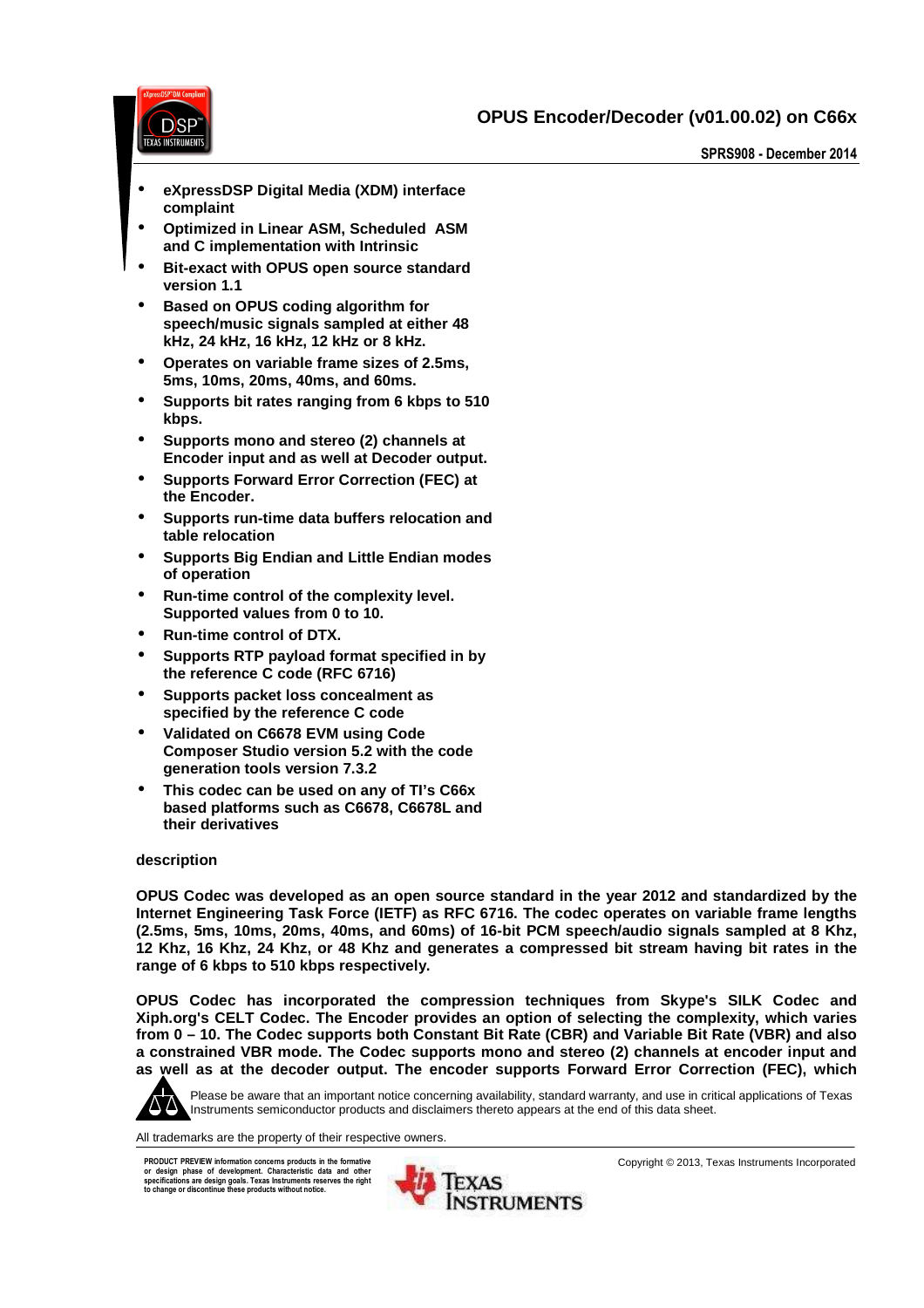**OPUS Encoder/Decoder (v01.00.02) on C66x** 



**SPRS908 - DECEMBER 2014**

**increases the robustness against the packet losses. The Decoder supports Packet Loss Concealment (PLC).** 

**OPUS Codec is designed for interactive speech and music transmission over Internet and also intended for storage and streaming applications. OPUS Codec can be used in a wide range applications such as Voice over IP (VoIP), Video Conferencing, In-Game chat, and remote live music performances. OPUS Codec has been integrated into WebRTC chrome as well** 

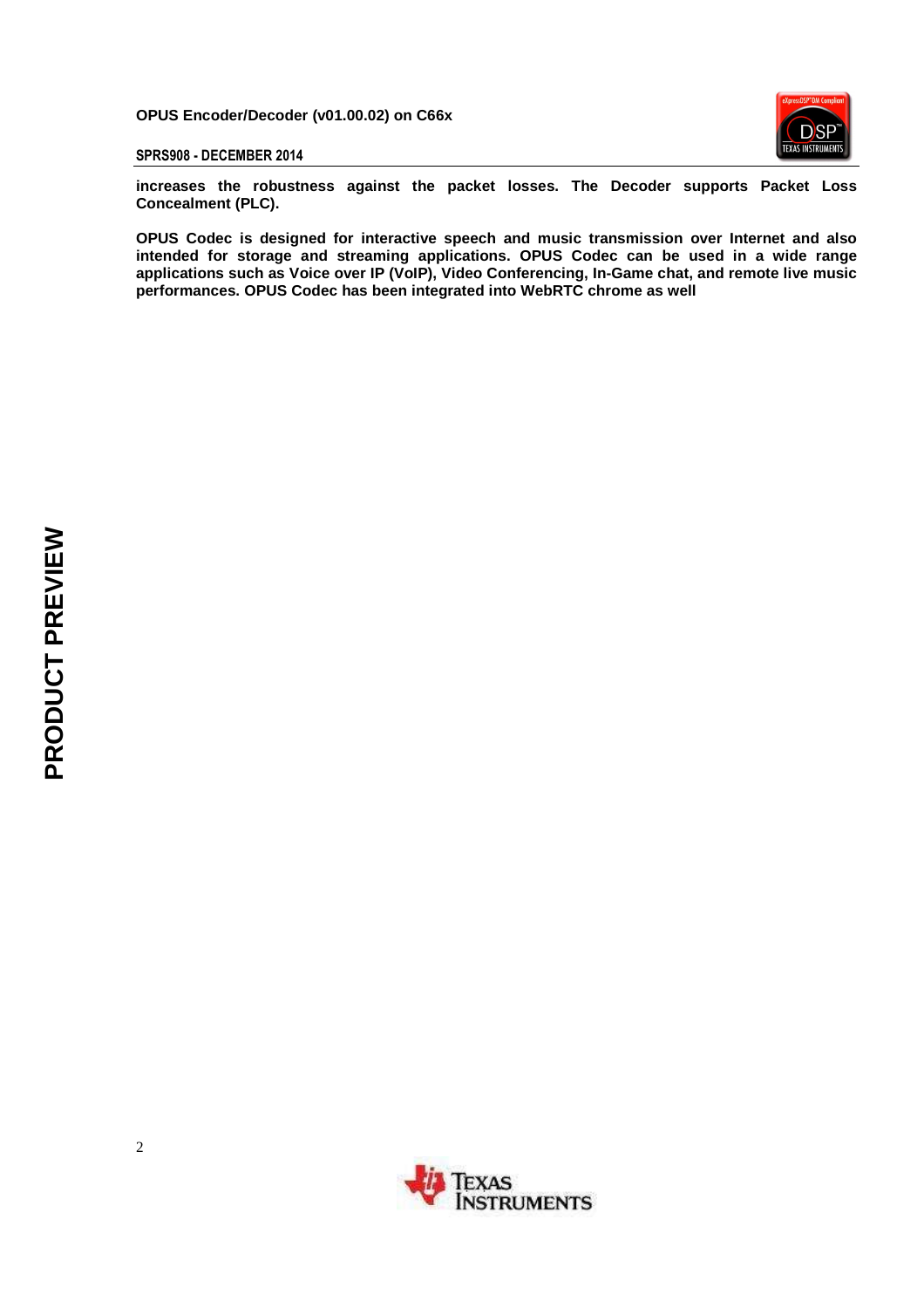

## **summary of performance**

This section describes the performance of OPUS Encoder/Decoder on C6678L EVM.

| <b>CONFIGURATION</b>        | ID       |
|-----------------------------|----------|
| Encoder - Big Endian        | OPUS 001 |
| Encoder - Little Endian     | OPUS 002 |
| Decoder - Big Endian        | OPUS 003 |
| Decoder - Little Endian     | OPUS 004 |
| Full Duplex - Big Endian    | OPUS 005 |
| Full Duplex - Little Endian | OPUS 006 |

## **Table 1. Configuration Table**

| Table 2. | Cycles Information - Profiled on C6678L EVM with Code Generation Tools version 7.3.2 |  |
|----------|--------------------------------------------------------------------------------------|--|
|          |                                                                                      |  |

| <b>CONFIGURATI</b> | <b>PERFORMANCE STATISTICS</b><br>(IN MEGACYCLES /SEC) <sup>1,2,3</sup> |           |                |            |             |           |           |           |            |           |
|--------------------|------------------------------------------------------------------------|-----------|----------------|------------|-------------|-----------|-----------|-----------|------------|-----------|
| <b>ON ID</b>       |                                                                        |           | <b>AVERAGE</b> |            | <b>PEAK</b> |           |           |           |            |           |
|                    | <b>NB</b>                                                              | <b>MB</b> | <b>WB</b>      | <b>SWB</b> | <b>FB</b>   | <b>NB</b> | <b>MB</b> | <b>WB</b> | <b>SWB</b> | <b>FB</b> |
| OPUS_001           | 8.15                                                                   | 10.44     | 12.73          | 9.71       | 15.62       | 9.80      | 12.46     | 14.52     | 10.63      | 22.51     |
| OPUS 002           | 8.15                                                                   | 10.45     | 12.72          | 9.71       | 15.56       | 9.81      | 12.46     | 14.50     | 10.63      | 22.42     |
| OPUS _003          | 1.38                                                                   | 1.75      | 2.33           | 7.59       | 16.97       | 1.70      | 2.79      | 2.82      | 8.99       | 17.91     |
| OPUS _004          | 1.38                                                                   | 1.75      | 2.32           | 7.56       | 16.83       | 1.70      | 2.79      | 2.82      | 8.91       | 17.78     |
| <b>OPUS _005</b>   | 9.53                                                                   | 12.19     | 15.06          | 17.3       | 32.59       | 11.5      | 15.25     | 17.34     | 19.62      | 40.42     |
| OPUS 006           | 9.53                                                                   | 12.2      | 15.04          | 17.27      | 32.39       | 11.51     | 15.25     | 17.32     | 19.54      | 40.2      |

<sup>1</sup> Measured with program and data memory, stack, and I/O buffers in internal Memory (L2 SRAM) and L1P and L1D caches are thrashed at frame boundaries.

 $^2$  Average and peak MCPS measurements can vary by +/-5%.<br><sup>3</sup> Measured with frame size = 20ms, Complexity=3, VBR Enabled, FEC disabled

| Table 3. | <b>Memory Statistics - Generated with Code Generation Tools Version 7.3.2</b> |  |  |  |
|----------|-------------------------------------------------------------------------------|--|--|--|
|----------|-------------------------------------------------------------------------------|--|--|--|

|                      | <b>MEMORY STATISTICS<sup>5</sup></b> |                 |                 |              |        |  |
|----------------------|--------------------------------------|-----------------|-----------------|--------------|--------|--|
| <b>CONFIGURATION</b> | <b>PROGRAM</b>                       | <b>TOTAL</b>    |                 |              |        |  |
|                      | <b>MEMORY</b>                        | <b>INTERNAL</b> | <b>EXTERNAL</b> | <b>STACK</b> |        |  |
| <b>OPUS_001</b>      | 250.88                               | 94.41           |                 |              | 348.29 |  |
| OPUS 002             | 250.81                               | 94.41           |                 |              | 348.22 |  |

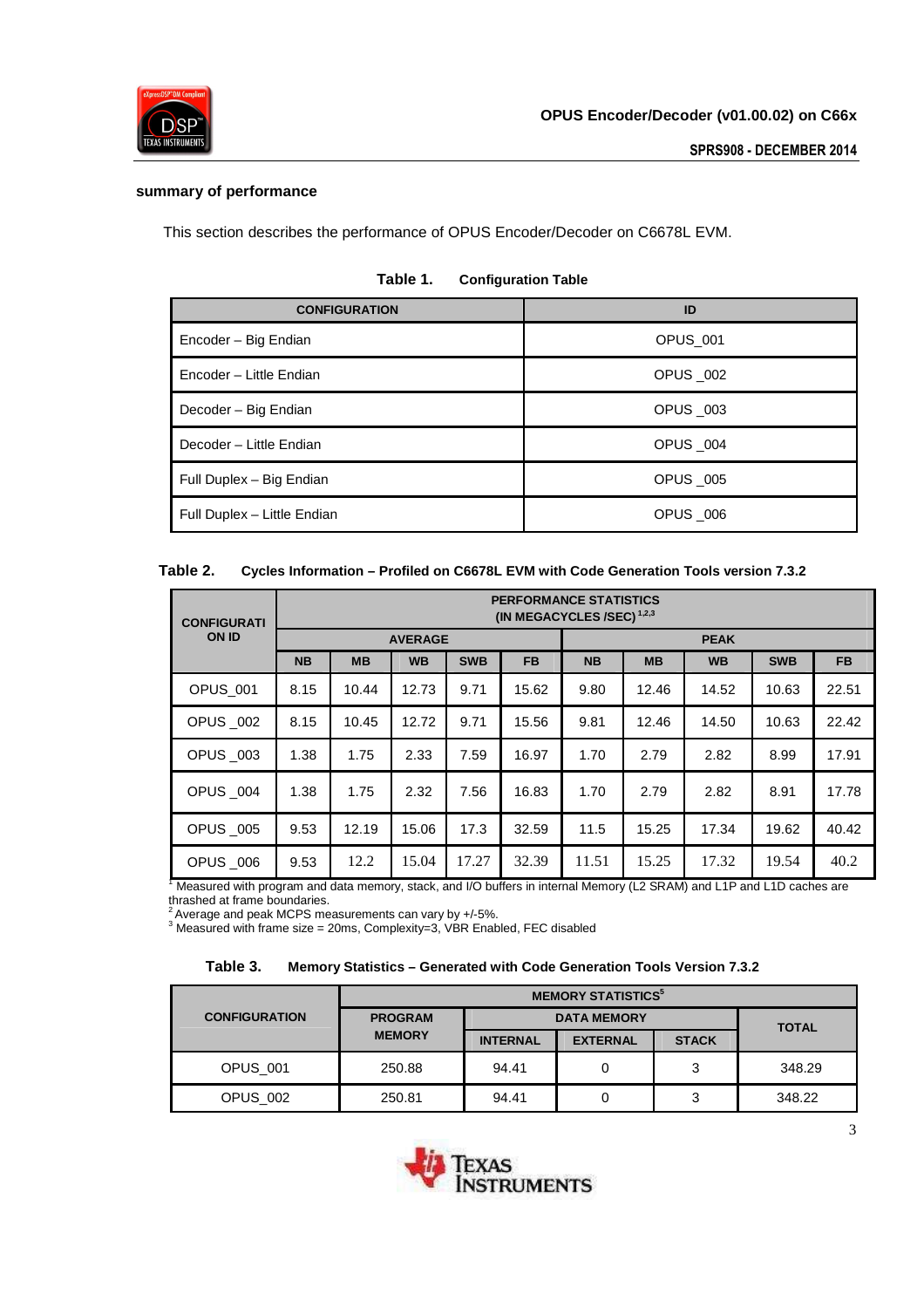

# **SPRS908 - DECEMBER 2014**

| OPUS 003 | 122.72 | 69.14  | 2.25 | 194.11 |
|----------|--------|--------|------|--------|
| OPUS 004 | 123    | 69.14  | 2.25 | 194.39 |
| OPUS 005 | 308.28 | 120.45 |      | 431.73 |
| OPUS 006 | 308.28 | 120.45 | ັ    | 431.73 |

 $5$  All memory requirements are expressed in kilobytes (1-kilobyte = 1024 bytes).

| Table 4. |  |  |  | <b>Internal Data Memory Split-up</b> |
|----------|--|--|--|--------------------------------------|
|----------|--|--|--|--------------------------------------|

|                      | <b>DATA MEMORY - EXTERNAL<sup>6</sup></b> |                   |       |  |  |
|----------------------|-------------------------------------------|-------------------|-------|--|--|
| <b>CONFIGURATION</b> | <b>SHARED</b>                             | <b>INSTANCE</b> 7 |       |  |  |
|                      | <b>CONSTANTS</b>                          | <b>SCRATCH</b>    |       |  |  |
| OPUS 001             | 18.07                                     | 43.41             | 32.93 |  |  |
| OPUS 002             | 18.07                                     | 43.41             | 32.93 |  |  |
| <b>OPUS 003</b>      | 18.07                                     | 25.03             | 26.04 |  |  |
| OPUS 004             | 18.07                                     | 25.03             | 26.04 |  |  |
| OPUS 005             | 18.07                                     | 43.41             | 58.97 |  |  |
| OPUS 006             | 18.07                                     | 43.41             | 58.97 |  |  |

 $^6$  All memory requirements are expressed in kilobytes (1-kilobyte = 1024 bytes).<br><sup>7</sup> Does not include I/O buffers.

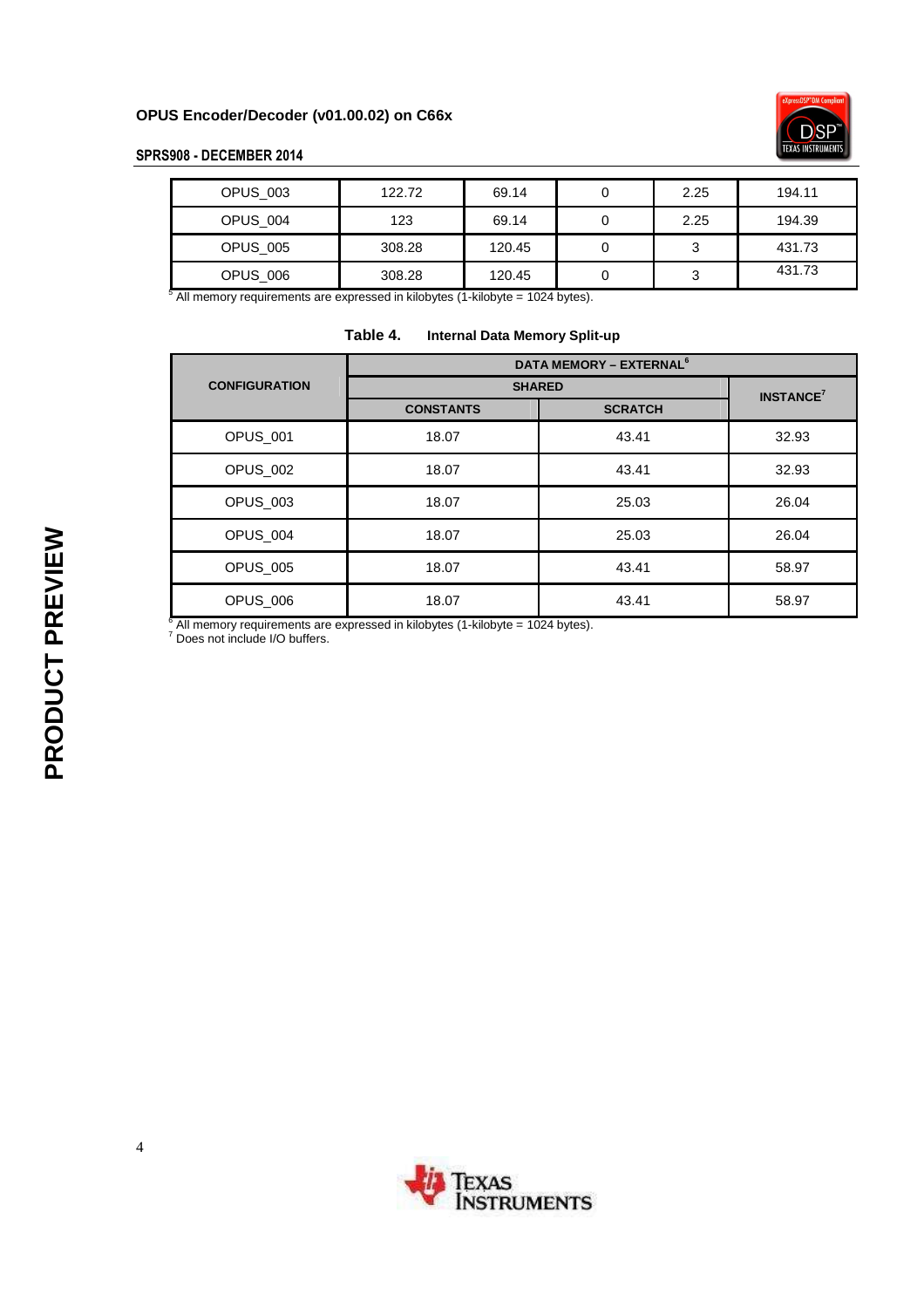

#### **notes**

- I/O Buffers:
- − Encoder (Decoder) Input buffer size = 11520 (3825) bytes
- − Encoder (Decoder) Output buffer size = 3825 (11520) bytes
- Total Data Memory for N Non-Pre-Emptive Instances =
	- Constants + Runtime Tables + Scratch + N\*(Instance + I/O buffers + Stack)
- Total Data Memory for N Pre-Emptive Instances = Constants + Runtime Tables + N\*(Instance + I/O buffers + Stack + Scratch)

## **references**

- opus\_api -1.1.pdf OPUS 1.1
- opusfile\_api-0.2.pdf OPUS file 0.2
- rfc6716.pdf Definition of the OPUS Audio Codec
- www.opus\_codec.org
- OPUS Encoder/Decoder on C66x User's Guide

## **glossary**

| Constants | Elements that go into .const memory section                                                              |
|-----------|----------------------------------------------------------------------------------------------------------|
| Scratch   | Memory space that can be reused across different instances of the algorithm                              |
| Shared    | Sum of Constants and Scratch                                                                             |
| Instance  | Persistent-memory that contains persistent information - allocated for each instance of<br>the algorithm |

#### **acronyms**

| <b>EVM</b>  | <b>Evaluation Module</b>        |
|-------------|---------------------------------|
| <b>DTMF</b> | Dual Tone Multi Frequency       |
| DTX.        | Discontinuous Transmission      |
| <b>Kbps</b> | Kilo bits per second            |
| RTP         | Real Time Protocol              |
| <b>XDM</b>  | eXpress DSP Digital Media       |
| <b>PLC</b>  | Packet Loss Concealment         |
| VAD         | <b>Voice Activity Detection</b> |
| <b>FEC</b>  | <b>Forward Error Correction</b> |
| <b>IETF</b> | Internet Engineering Task Force |
| <b>RFC</b>  | <b>Request For Comments</b>     |
| VBR         | Variable Bit Rate               |

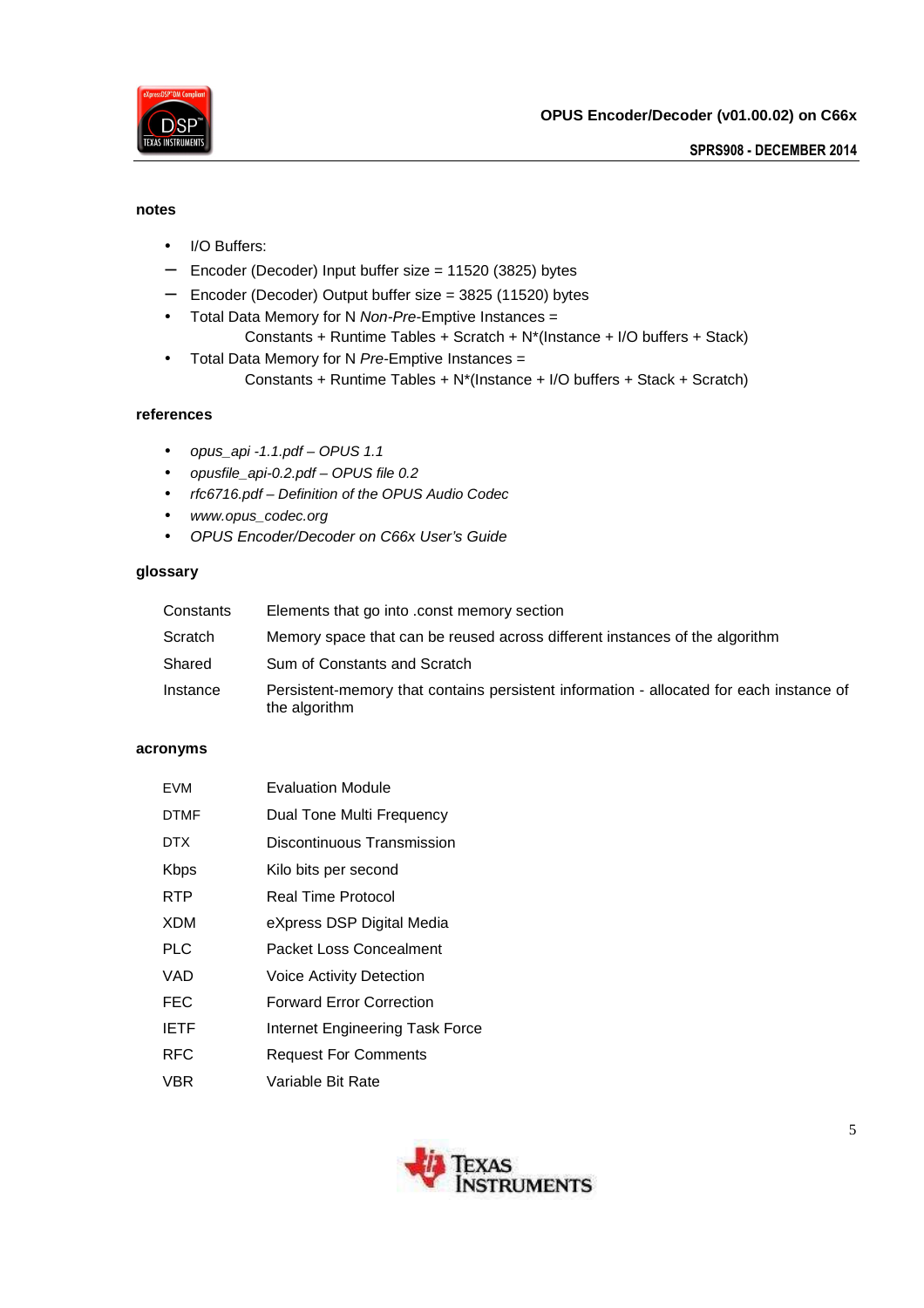# **OPUS Encoder/Decoder (v01.00.02) on C66x**



# **SPRS908 - DECEMBER 2014**

| CBR | Constant Bit Rate |
|-----|-------------------|
| ΝB  | Narrow Band       |
| MΒ  | Medium Band       |
| WB  | Wide Band         |
| SWB | Super Wide Band   |
| FR  | Full Band         |